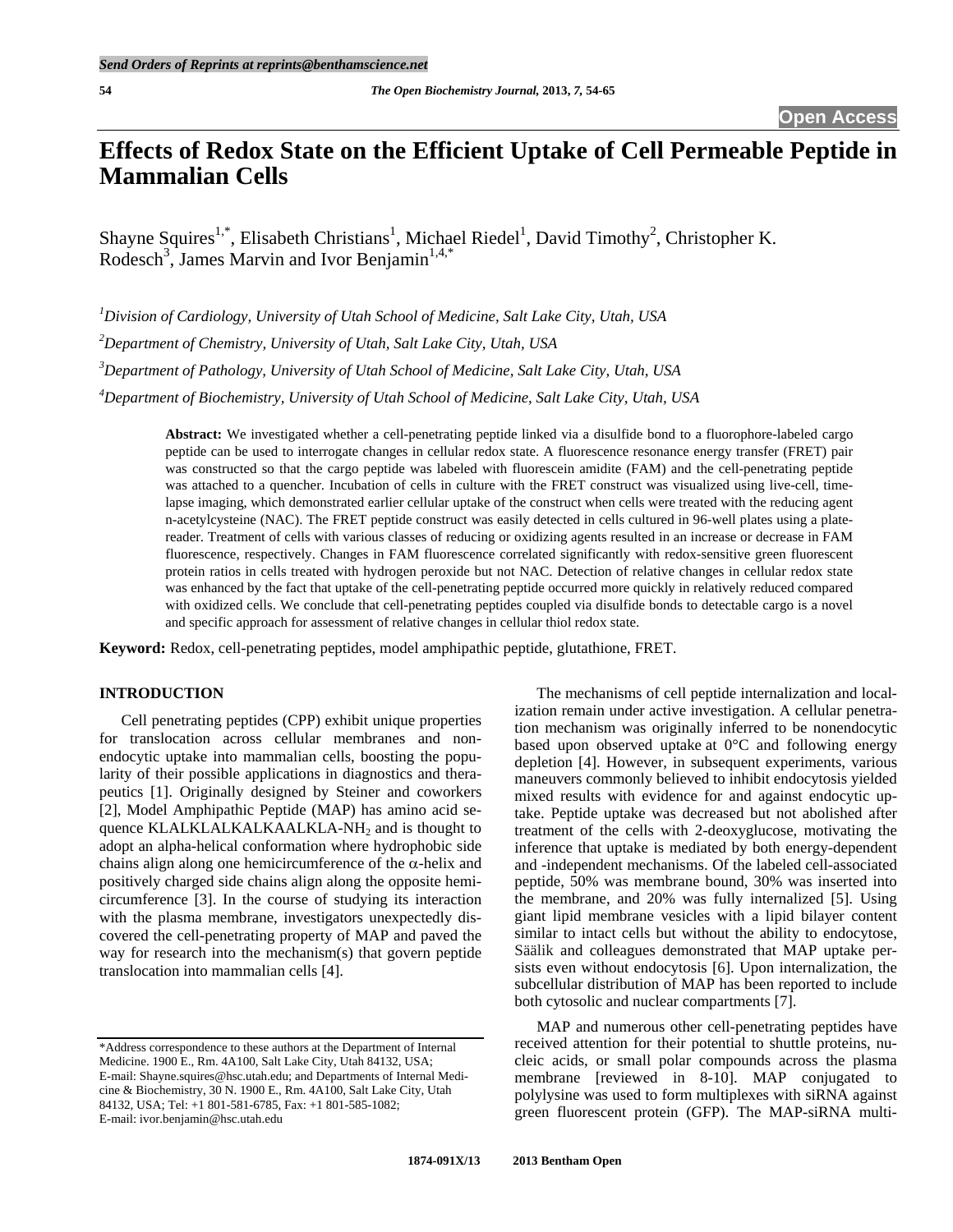# *Effects of Redox State on the Efficient Uptake of Cell Permeable Peptide The Open Biochemistry Journal, 2013, Volume 7* **55**

plexes were more effective at inhibiting GFP expression than Lipofectamine® siRNA transduction [11]. In another investigation, MAP was reversibly conjugated through a disulfide bond or irreversibly conjugated through a thioether linkage to peptide nucleic acid (PNA) sequences and tested for cellular uptake in a luciferase expression assay. Both reversible and irreversible linkages resulted in intracellular delivery of PNA. Interestingly, luciferase expression was enhanced by treatment with chloroquine, suggesting that a significant amount of MAP-conjugated PNA was sequestered in endosomes and that endosomal release improved nuclear uptake [12]. By comparison, Kenien and coworkers recently reported that cytochrome c reversibly linked to MAP via a disulfide bond was taken up by HeLa cells and partially transitioned from vesicles to cytosol, enabling apoptosis in response to treatment with MG132. Thioether-linked cytochrome c did not transition to cytosol and did not enhance apoptosis in response to MG132 treatment [13].

 Cell-uptake kinetics of CPP have been explored using disulfide-linked cargo. In their study, Hällbrink and coworkers joined a cargo peptide consisting of CLKANL, Nterminally labeled with the fluorophore 2-aminobenzoic acid (Abz), to Cys-3-nitrotyrosine-MAP through a disulfide bond. The 3-nitrotyrosine moiety quenches emission from Abz while the disulfide bond remains intact. Upon entry into the cell, the disulfide bond is reduced, enabling Abz fluorescence and detection of internalization. Among four cellpenetrating peptides (MAP, penetratin, TAT, and transportan), MAP showed the fastest cellular uptake, and its internalized fraction reached 60% within 30 minutes of incubation [14].

 In the present study, we adopted and modified the approach of Hällbrink and coworkers to determine whether MAP-mediated cellular delivery of disulfide-linked cargo varies with cellular redox state and whether this variation can be used to detect relative changes in cellular redox state. By conjugating MAP to 5(6) carboxytetramethylrhodamine (TAMRA)-cysteine at the N-terminus and the peptide CLKANL to fluorescein amidite (FAM) at the N-terminus, we created a disulfide-linked fluorescence resonance energy transfer (FRET) pair capable of separately interrogating cellular entry and disulfide reduction. This disulfide-linked CPP construct is hereafter referred to as "reductide." Cellular internalization of C-MAP can be conveniently tracked by TAMRA fluorescence, which normally quenches FAM fluorescence unless the disulfide is reduced, instantaneously enabling this event to be monitored by FAM fluorescence – both *in vitro* and *in vivo*. We found that reductide detects relative changes in cellular redox state in living cells.

# **MATERIALS AND METHODS**

#### **Materials and Reagents**

 N-acetylcysteine (NAC), 1-chloro-2,4-dinitrobenzene (CDNB), l-buthionine sulfoximine (BSO), diamide, reduced glutathione (GSH), and oxidized glutathione (GSSG) were purchased from Sigma-Aldrich (St. Louis, MO, USA). Dulbecco's Modified Eagle Medium<sup>TM</sup> (DMEM) and fetal bovine serum (FBS) were obtained from Invitrogen (Grand Island, NY, USA). Puromycin was purchased from Invivo-Gen (San Diego, CA). Plasmids (pLPCX) containing the gene for glutaredoxin-1 (Grx1) conjugated via a short linker sequence to cytosolic redox sensitive green fluorescent protein (Grx1-roGFP) were a gift from Dr. Tobias Dick (German Cancer Research Center {DKFZ}, Heidelberg, Germany). The Screen-Well™ REDOX library of 84 redox modifying drugs was obtained from Enzo Life Sciences (Farmingdale, NY).

# **Peptide Synthesis and Labeling**

 Reductide was synthesized using standard FMOC solid phase chemistry as two peptide moieties: cysteine conjugated MAP (Cys-Lys-Leu-Ala-Leu-Lys-Leu-Ala-Leu-Lys-Ala-Leu-Lys-Ala-Ala-Leu-Lys-Leu-Ala-amide) was conjugated to 5(6) carboxy-tetramethylrhodamine (TAMRA) through the N-terminus, and the non-cell penetrating peptide with the sequence Cys-Leu-Lys-Ala-Asn-Leu was conjugated to fluorescein amidite (FAM) through the N-terminus. These two sequences were joined through a disulfide bond. Peptides were purified by HPLC and analyzed by mass spectrometry.

# **Cells, Cultures, and Transfections**

 BJ and IMR90 human fibroblasts and H9c2 rat neonatal cardiomyocytes (ATCC, Manassas, VA, USA) were grown on 10 cm dishes, 6-well plates, or in a 96-well plate in DMEM plus 10% (v/v) FBS and supplemented with 2mM minimum essential amino acids (Invitrogen). Plasmids containing Grx1-roGFP under CMV promoter control with puromycin resistance genes were transfected into PLAT-E cells using Lipofectamine 2000. Retroviruses were harvested from the PLAT-E cell media at 24 and 48 hours and used to infect H9c2 cells, which were cultivated in the presence of puromycin (up to 4  $\mu$ g/ml) for 15 population doublings. Stable expression was confirmed by fluorescence microscopy and western blot.

# **Reductide Assay in GSH Containing Buffer**

 Reductide was dissolved in 3% acetic acid to a concentration of  $100 \mu M$  and immediately diluted 1:100 in trisbuffered saline (TBS) pH 7.4 containing reduced glutathione (GSH) plus or minus oxidized glutathione (GSSG) at the indicated concentrations. We confirmed that the pH of GSHcontaining TBS remained unchanged at 7.4 following dilution of reductide. Reductide-containing GSH buffer was aliquoted into a 96-well plate with black sides and clear bottoms (Costar, Corning, New York). Reductide signal was read in a Synergy HT plate reader (BioTek, Winooski, VT, USA) at the indicated time points following addition to GSH-containing buffer using excitation and emission wavelengths of 485 nm/528 nm (FAM) or 530 nm/590 nm (TAMRA).

#### **Fluorescence Microscopy**

 BJ fibroblasts in normal media were seeded onto 4 chamber glass cover slides (Lab-Tek, Rochester, NY, USA) at a density of 30,000 cells per chamber and allowed to attach overnight. For experiments involving redox modifying agents, cells were incubated in a humidified chamber at 37°C in 5% CO2 in normal media supplemented with NAC 4mM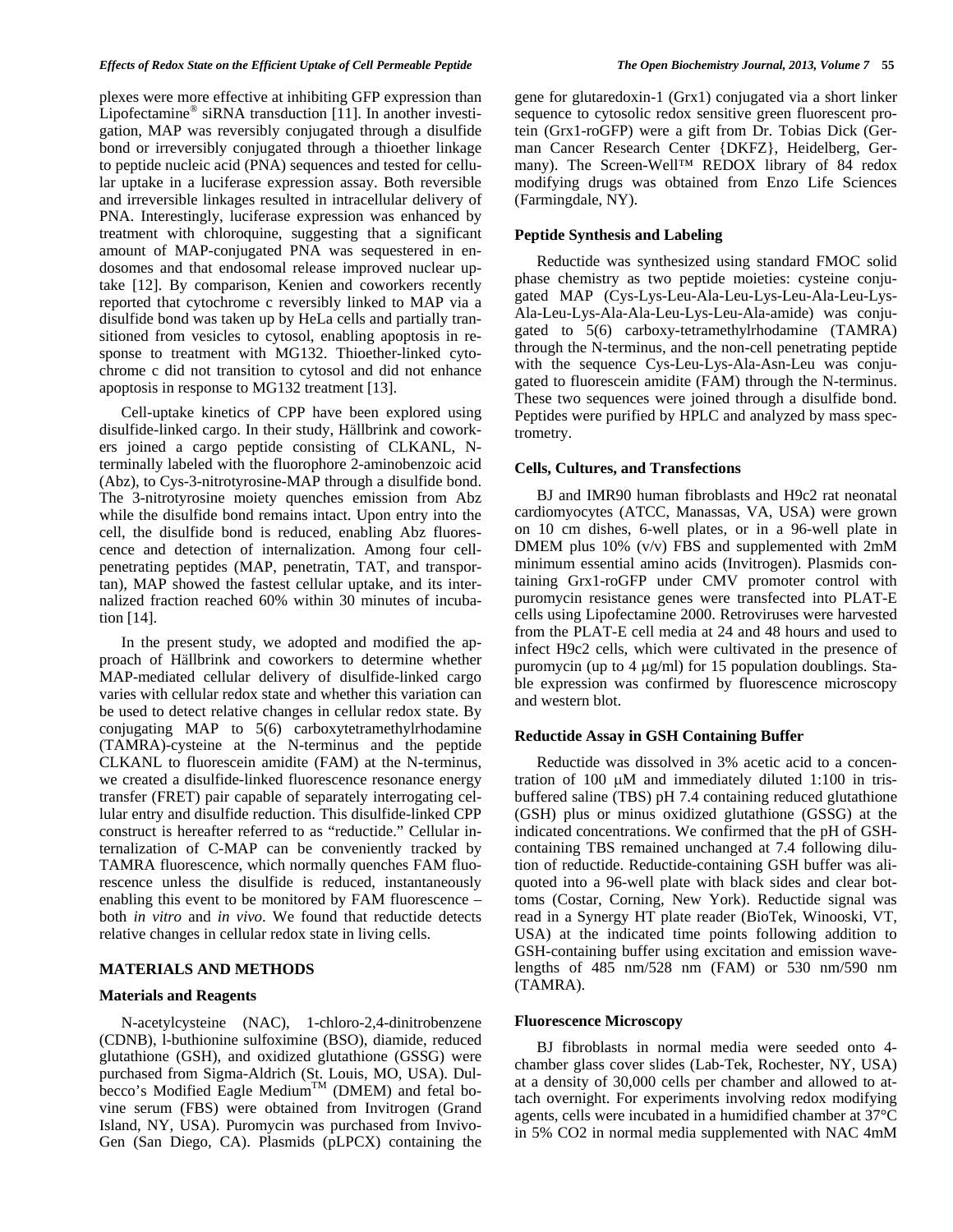or CDNB  $25 \mu M$  for 30 minutes just prior to microscopy. Media was then replaced with normal media supplemented with DAPI for 5 minutes. Media was then exchanged for normal media to which reductide was added to a concentration of  $5 \mu M$ . Live cell imaging was performed using an Olympus FV1000 with cells in a stage incubator at 37°C in 5% CO2. Each image was acquired for 200 ms, and repeat imaging was performed for 4.5 hours.

#### **Comparison between Reductide Signal and roGFP**

 H9c2 cells stably expressing cytosolic roGFP were seeded into a 96-well plate with black sides at a density of 8,000 cells per well in normal media and allowed to attach overnight. Cells were treated with n-acetylcysteine (NAC) or hydrogen peroxide  $(H_2O_2)$  at the indicated concentrations for 60 minutes. Cells were washed once with PBS followed by replacement with normal media. High throughput microscopy was performed using a BD Pathway High Content Bioimager 855. During imaging, cells were maintained at 37°C in a humidified chamber at  $5\%$   $CO<sub>2</sub>$ . Images of each well were obtained following laser stimulation at 405nm and 488 nm. Ratiometric images were constructed using ImageJ (National Institutes of Health, Bethesda, Maryland) by dividing pixel by pixel the intensity following stimulation at 405 nm by the intensity following stimulation at 488 nm, following background correction for each. Immediately after imaging cells in a 96-well plate using the Pathway Bioimager as above, media was exchanged with normal media containing reductide 1  $\mu$ M and incubated for 30 minutes at 37 $\degree$ C in 5%  $CO<sub>2</sub>$  in a humidified chamber. Cells were then assayed on a fluorescence plate reader (Synergy HT; BioTek, Winooski, VT, USA).

# **Reductide Plate Reader Assay in Cells**

 BJ fibroblasts were trypsinized and re-plated in a 96-well plate (4,000-5,000 cells/well) in normal growth medium and allowed to attach overnight. Media was replaced with normal media supplemented with the chemical redox-modifying agent indicated in the "Results" section for the indicated duration of treatment. Cells were subsequently washed one time with PBS and media was replaced with normal media supplemented with reductide  $1 \mu M$ . Cells were incubated at  $37^{\circ}$ C in 5% CO<sub>2</sub> for the indicated time points followed by detection of reductide signal in a plate reader using excitation and emission wavelengths of 485 nm/528 nm.

 In order to test the effect of redox modifying agents on development of fluorescent signal in cells which have already taken up reductide, cells growing in a 96-well plate were first incubated with reductide 1 μM for 60 minutes followed by washing with PBS and treatment with NAC or  $H<sub>2</sub>O<sub>2</sub>$  for 60 minutes. Cells were then assayed in a fluorescent plate reader.

 For comparison with monochlorobimane, IMR90 fibroblasts were seeded into a 96 well plate at a density of 50,000 cells per well and attached overnight. Cells were incubated for 60 minutes in media containing NAC or  $H_2O_2$  at the indicated concentrations. Cells were washed twice in  $200 \mu l$  of PBS. Monochlorobimane was used to assay reduced GSH content in half the wells using the Glutathione Assay Kit available from Sigma (CS1020, St. Louis, MO, USA), following the manufacturer's instructions for use in live cells in a plate reader. At the same time, reductide was dissolved in the same assay buffer used for monochlorobimane treatment and added to half of the wells at a concentration of  $1 \mu M$ . Fluorimetric readings were performed in a Synergy HT plate reader using excitation and emission wavelengths of 485 nm/528 nm for reductide and 390 nm/ 478 nm for monochlorobimane. Each cell condition was triplicated, and each experiment was repeated two times. Representative results are shown.

For comparison with Alamar Blue™ (Invitrogen, Carlsbad, CA), cells in a 96-well plate were washed with PBS followed by four hours of incubation with Alamar Blue diluted 1:10 in normal media according to the manufacturer's instructions. Alamar Blue fluorescence was assayed in a plate reader using excitation and emission wavelengths 540 nm and 590 nm, respectively.

#### **Flow Cytometry**

 IMR90 fibroblasts were seeded onto six 10 cm dishes at a density of  $1.8x10^6$  cells and allowed to attach overnight. Three dishes were treated with  $H_2O_2$  600  $\mu$ M and another three with NAC 4 mM, each in normal media, for one hour. Cells were washed with PBS followed by incubation with reductide 1 µM in normal media for 3, 15, or 30 minutes. Cells were then washed again with PBS followed by trypsinization and collection in normal media without phenol red. Cell concentration was  $10^6$  per ml. DAPI was added at 1:500 dilution and cells were analyzed by flow cytometry for TAMRA and FAM fluorescence.

#### **Statistical Analysis**

 Data are presented as mean +/- standard deviation. Statistical comparison of differences between two groups of data was carried out using a Student's t-test. Differences between more than two groups of data were analyzed using one-way analysis of variance (ANOVA). P-values  $< 0.05$  were considered statistically significant and P-values < 0.01 were considered highly significant.

# **RESULTS**

# **Effects of GSH/GSSG on Reductide Redox-dependent Fluorescence**

 Because the emission signal of FAM is quenched by nearby TAMRA, reduction of the disulfide bond joining the two moieties of reductide triggers separation and achieves readable FAM fluorescence. Reductide was added to buffer containing a GSH pool at least a thousand-fold higher in concentration in order to mimic *in vivo* peptide reducing conditions. When assayed for fluorescence in a plate reader, in the presence of GSH, stimulation near FAM's absorption maximum (485 nm) resulted in emission at 528 nm (Fig. **1A**).

 To assess the effects of GSSG reduction potential on reductide fluorescence, we dissolved reduced and oxidized glutathione (GSH and GSSG) in TBS buffer such that the total glutathione pool was 5 mM (calculated as the concentration of GSH plus twice the concentration of GSSG) and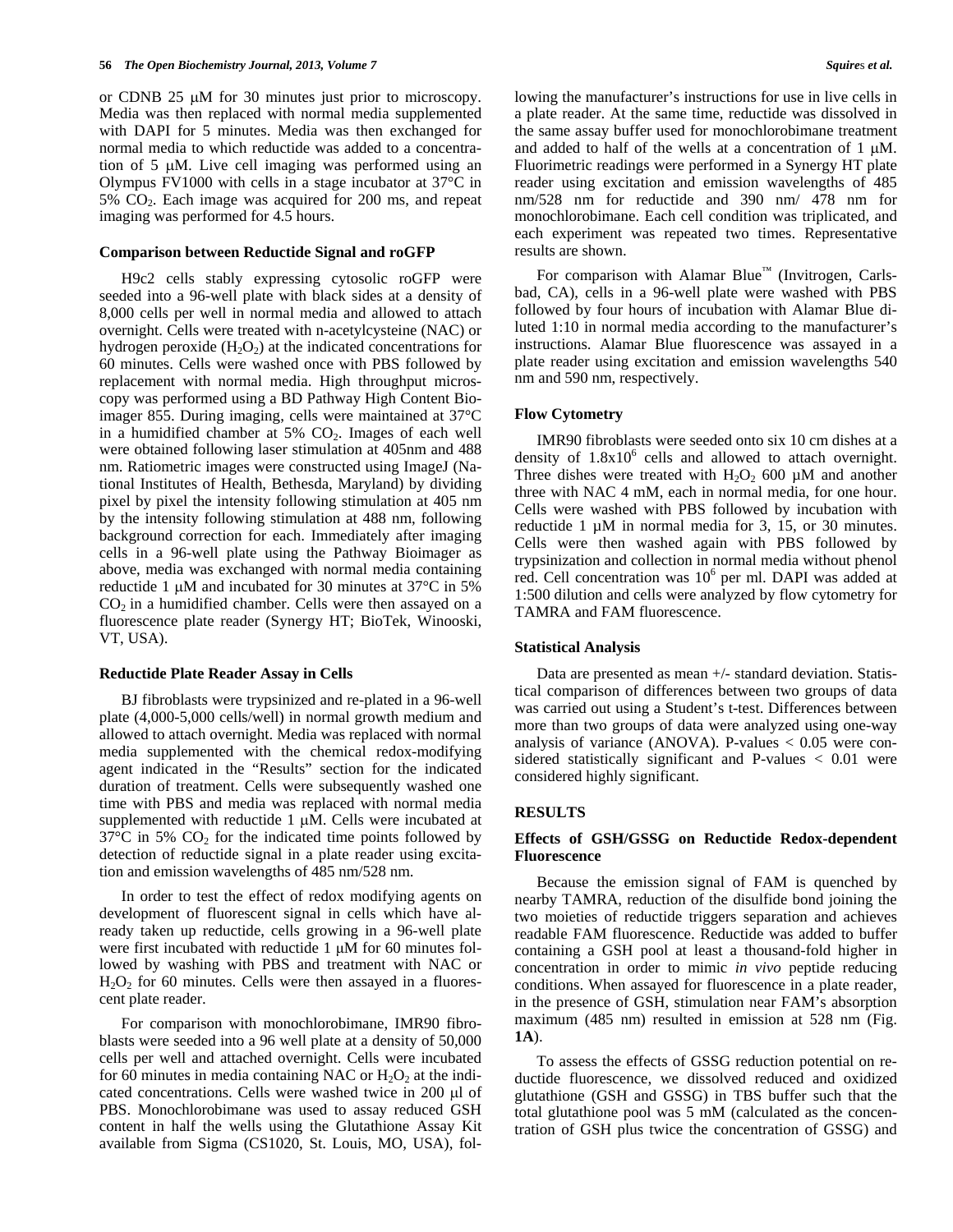

**Fig. (1). Reductide fluorescence intensity depends on reduced and oxidized glutathione concentrations in acellular buffer.** Reductide was dissolved in TBS pH 7.4 containing reduced glutathione (GSH) +/- oxidized glutathione (GSSG). In samples containing GSH and GSSG, the total glutathione pool (reduced glutathione plus two times oxidized glutathione) was 5 mM. Reductide concentration was 1 μM in all samples. Buffer was assayed in a fluorescence plate reader for FAM (485 nm excitation/528 nm emission) and TAMRA (530 nm excitation/590 nm emission). **A**. FAM emission intensity from TBS buffer prepared with reduced GSH. **B**. In the presence of GSH and GSSG, FAM emission intensity increases over time and in proportion to the GSH/GSSG ratio. The addition of GSSG to the buffer results in slower development of FAM signal and reduced maximal FAM emission intensity in comparison with buffer containing only GSH. Intensity of TAMRA emission is also dependent on GSH concentration (**C**) and GSH/GSSG ratio (**D**). Unlike FAM, TAMRA emission is insensitive to time (panels C and D).

dissolved reductide as before. The presence of added GSSG in the glutathione pool resulted in slower development of reductide fluorescence and a decrease in maximum fluorescence achieved by 20 minutes (Fig. **1B**), suggesting that the rate of peptide reduction depends on the GSSG reduction potential as calculated using the Nernst equation. In the absence of GSH, there was no increase in emission intensity above initial background levels. In response to either dithiothreitol or NAC, reductide could also be reduced further by other thiol-containing reducing agents (data not shown). TAMRA emission intensity increased with increasing GSH concentration but not in a time-dependent manner, demonstrating lack of reciprocity with FAM's time-dependent increase in emission intensity. This lack of reciprocity suggests a lack of dependence on the time-dependent reduction of reductide's disulfide bond (Fig. **1C** and **1D**).

# **Distribution of Reductide During Live Cell Imaging**

 During live cell microscopy of TAMRA and FAM fluorescence, peptide uptake and cellular distribution appeared heterogeneous but essentially pan-cytosolic in BJ fibroblasts (Fig. **2**). There was relative sparing of the nucleus by the

TAMRA labeled cell-penetrating peptide moiety while the FAM labeled client peptide moiety appeared to distribute well within the nucleus. At later stages of reductide incubation, the FAM labeled moiety was expelled into the extracellular space via exocytic vesicles and distributed homogeneously throughout the extracellular media. The TAMRA labeled moiety was retained within cells. Both TAMRA and FAM signals appeared earlier in reduced cells (treated with NAC) than in oxidized cells (treated with CDNB), suggesting some dependence of cellular peptide uptake on cellular redox state.

#### **Comparison of Reductide with roGFP**

 We generated H9c2 cells with stable redox sensitive green fluorescent protein (roGFP) expression that were seeded into a 96-well plate. They were pretreated with redox modifying agents (NAC or  $H_2O_2$ ) followed by washing with PBS then assayed for roGFP activity using high-throughput microscopy. The microscopy assay was immediately followed by incubation with reductide in the same 96-well plate. This was followed by fluorescence plate reader assay. The ratio of roGFP emission intensities in response to excita-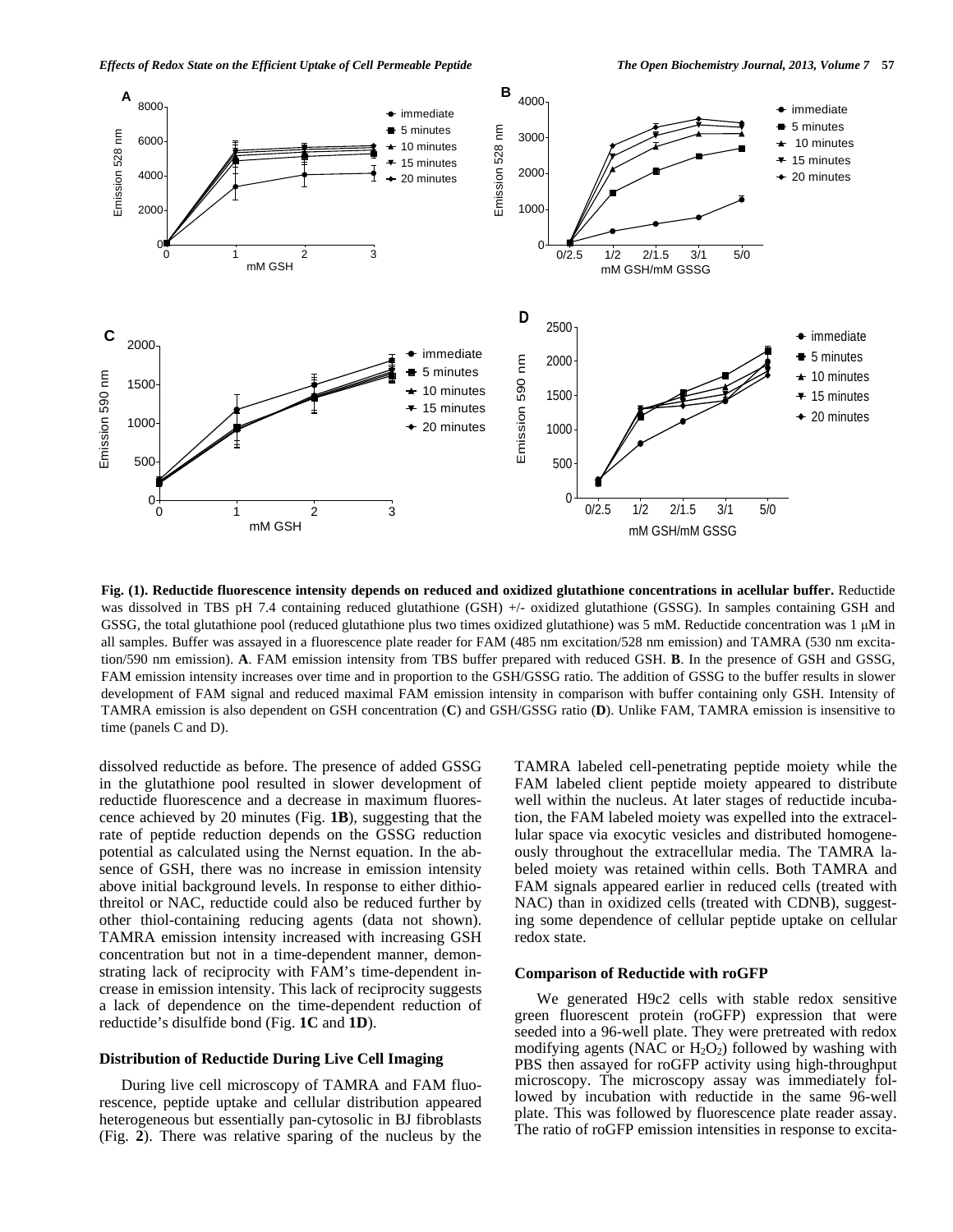

**Fig. (2). Redox conditions affect reductide uptake and intracellular fluorescence.** Live cell time-lapse confocal microscopic images (60X) of BJ fibroblasts incubated with reductide are shown. Cells were seeded into 4-chamber glass cover slides and allowed to attach overnight. The following day, the plates were pretreated with either CDNB 25 µM or NAC 4 mM for 30 minutes prior to washing with PBS and incubating with reductide 4 µM in normal media. TAMRA emission images are shown in red, FAM images are shown in green, and DAPI images are shown in blue. Arrows indicate exocytic vesicles containing FAM but not TAMRA.

tion at 405 nm and 488 nm depends on GSSG reduction potential [15-18]. We were able to compare the average roGFP emission ratio for each well with the intensity of FAM emission for each well following incubation with reductide. There was significant correlation between roGFP emission ratio and reductide FAM signal in response to  $H_2O_2$  treatment. There was no significant correlation between roGFP emission ratios and reductide signal following NAC pretreatment, however (Fig. **3**).

# **Cellular Uptake and Reduction of Reductide Varies with Cellular Redox State**

 BJ fibroblasts in 96-well plates were pretreated with various redox-modifying agents followed by washing, incubation with reductide, and assessment of fluorescence by plate reader. FAM signal increased in proportion to the concentration of NAC used in pretreatment (Fig **4A**) and decreased in proportion to the concentration of CDNB pretreatment (Fig. **4B**). Following four hours of incubation with  $H_2O_2$ , FAM signal decreased in proportion to  $H_2O_2$  concentration used (Fig. **4C**). However, following twenty-four hours of treatment with  $H_2O_2$ , FAM signal was increased for BJ fibroblasts treated with 200-400  $\mu$ M H<sub>2</sub>O<sub>2</sub> (Fig. 4D) but decreased with higher doses. TAMRA signal was relatively constant for each well, consistent with the idea that TAMRA is not significantly quenched by FAM and consequently not much affected by reduction of reductide's disulfide bond.

 Glutathione is the most abundant intracellular redox buffering system. In order to test whether uptake and reduction of reductide is affected by glutathione status, BJ fibroblasts were treated with l-buthionine sulfoximine (BSO), an inhibitor of glutathione biosynthesis, or diamide, a thiol oxidizing agent that decreases the cellular GSH to GSSG ratio. Treatment with either agent resulted in a significant decrease in reductide FAM signal (Fig. **5**), indicating that reductide uptake and reduction are affected by cellular glutathione status.

 In order to test whether cellular uptake of reductide is affected by redox state, reductide fluorescence from BJ fibroblasts first incubated with reductide followed by washing and treatment with redox-modifying agents (NAC or  $H_2O_2$ ) was compared with reductide fluorescence from fibroblasts first treated with redox-modifying agents and afterward incubated with reductide. FAM fluorescence was markedly decreased when cells were first incubated with reductide followed by redox-modifier treatment in comparison with cells first treated with redox-modifying agents followed by incubation with reductide (Fig. **6**), indicating that not only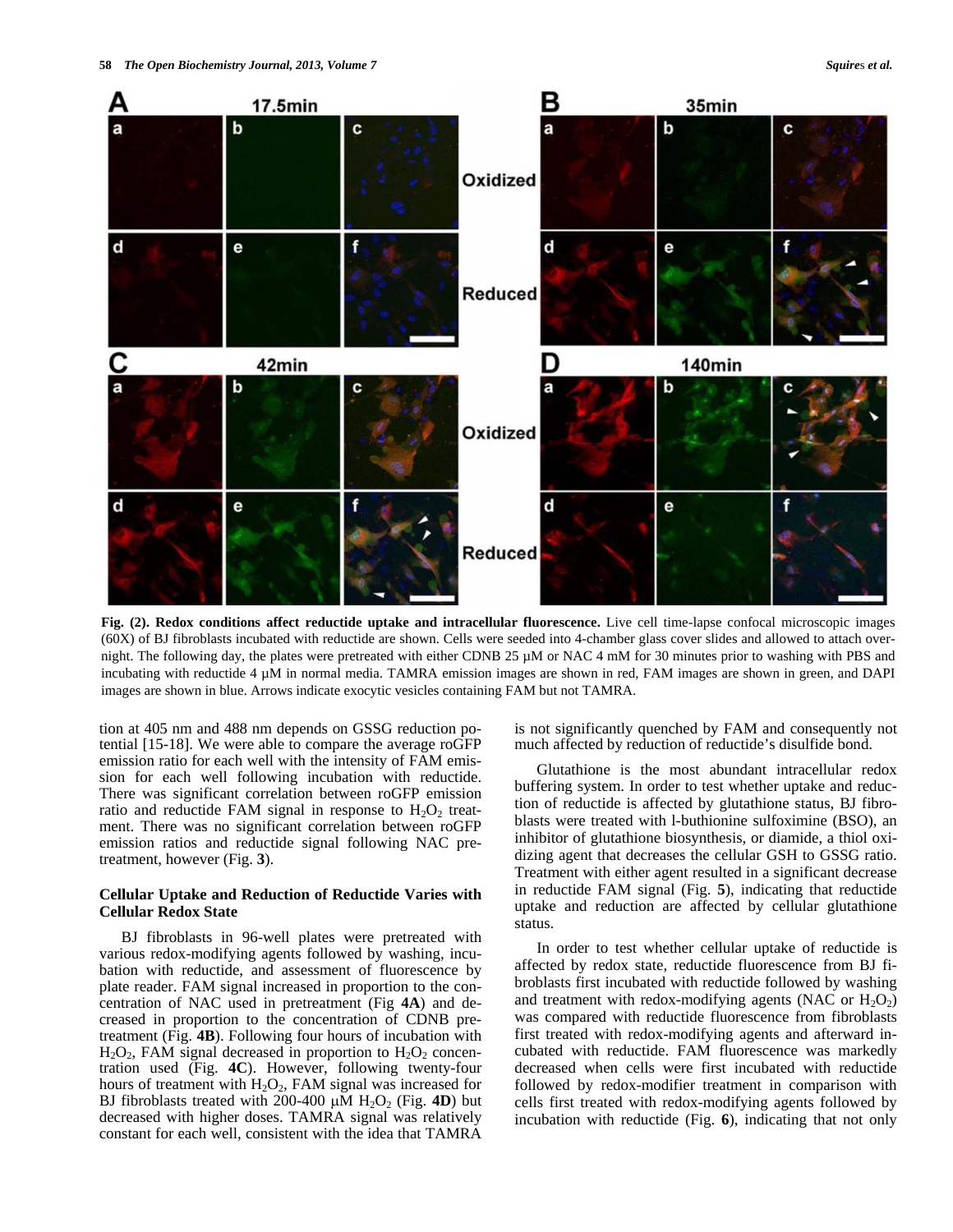

**Fig. (3). Intensity of reductide signal mirrors redox-sensitive green fluorescent protein (roGFP).** H9c2 cells stably expressing roGFP were seeded into a 96-well plate overnight. The following day, cells were treated with multiple concentrations of NAC,  $H_2O_2$ , or vehicle for 60 minutes. Live cell imaging was performed using high-throughput fluorescence microscopy. After image acquisition, cells were washed and reductide was added to each well at a concentration of  $1 \mu$ M. Cells were incubated for 30 minutes followed by plate reader fluorescence detection (excitation/emission = 485 nm/528 nm). Fluorescence microscopy images following excitation at 405 nm and 488 nm were analyzed using Image J to determine the average ratio of emission intensities for each well. These ratios were compared well by well with the FAM signal from reductide incubation to determine the correlation between reductide and roGFP assessment of redox state. Representative fluorescence microscopy images of H9c2 cells expressing roGFP following excitation at 405 nm and 488 nm are shown (**A** and **B**). A ratiometric image following background subtraction is also shown (**C**). FAM emission signal following incubation of cells with reductide correlated with the concentration of redox modifying agent (NAC or H<sub>2</sub>O<sub>2</sub>) used to pretreat cells (**D** and **E**). RoGFP ratios correlated with the concentration of  $H_2O_2$  used to pretreat cells but not with NAC (G and H). FAM emission intensity following incubation with reductide was significantly correlated with roGFP ratio following pretreatment with  $H_2O_2$  but not NAC (**F** and **I**).



**Fig. (4). Reductide signal in living cells can be measured in a plate reader.** BJ fibroblasts in a 96-well plate were pretreated with NAC (**A**) or CDNB (**B**) for 30 minutes. Cells were washed twice with PBS followed by incubation with reductide 1 µM for one hour. Wells were assayed for FAM fluorescence. TAMRA fluorescence was also assayed but was constant for all wells tested, i.e. not dependent on dose of redox modifying agent used in pretreatment (data not shown). BJ fibroblasts were treated with various concentrations of  $H_2O_2$  in cell media for  $(C)$ four hours or (**D**) 24 hours. Following treatment, cells were washed with PBS and incubated with reductide 1 µM in cell media for four hours. In parallel, H<sub>2</sub>O<sub>2</sub> treated fibroblasts were also assayed with Alamar Blue (cell viability assay) diluted 1:10 in cell media according to the kit manufacturer's instructions.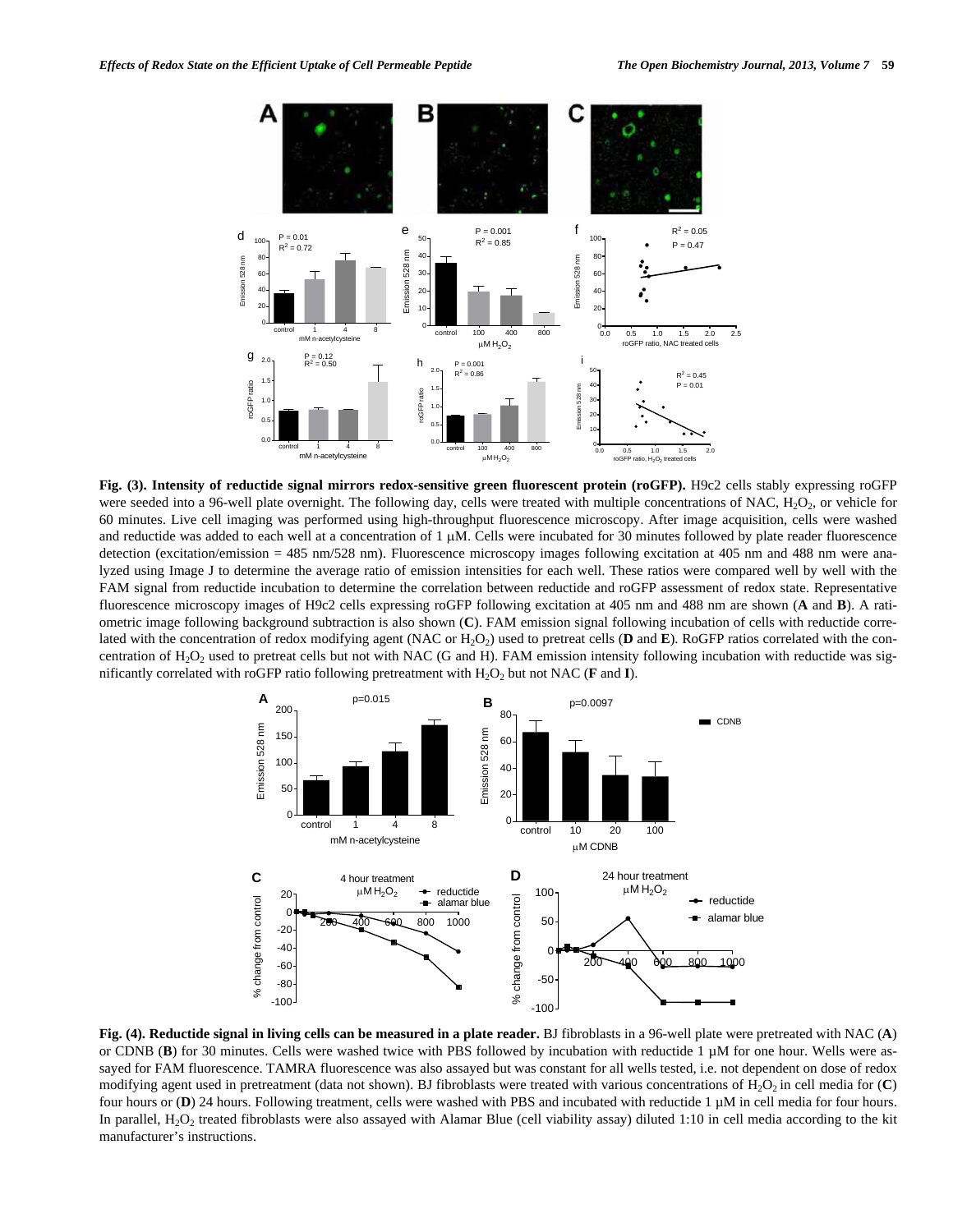

**Fig. (5). Reductide uptake and reduction is inhibited by glutathione depletion.** BJ fibroblasts were seeded into a 96-well plate at a density of 4,000 cells per well and allowed to attach overnight. The following day, cells were treated with (**A**) the glutathione biosynthesis inhibitor lbuthionine sulfoximine (BSO) or (**B**) the thiol oxidizing agent diamide in normal media also containing reductide 1 μM.



**Fig. (6). Cellular uptake of reductide is affected by redox state.** To compare the effects of cellular redox modification prior to incubation with reductide with modification after incubation with reductide, we incubated BJ fibroblasts first with reductide 1 µM for one hour followed by washing with PBS and subsequent treatment with redox modifying agents (NAC or  $H_2O_2$ ) for 60 minutes. Plate reader fluorescence results for cells treated with redox modifying agents first followed by reductide incubation (black bars) are shown in comparison with cells first incubated with reductide and afterward treated with redox modifying agents (gray bars).

intracellular reduction, but also initial cellular uptake of reductide must be affected by redox modification.

#### **Comparison with Monochlorobimane**

 FAM signal following incubation with reductide of IMR90 cells pretreated with NAC or  $H_2O_2$  showed dosedependent changes in intensity (Fig. **7A**). As observed in BJ fibroblasts, low doses of  $H_2O_2$  treatment resulted in mild increases in FAM signal, while treatment with 600 µM resulted in a significant decrease in FAM signal. Signal from monochlorobimane did not show significant dependence on pretreatment dose or type of redox modifying agent (Fig **7B**).

# **Flow Cytometry**

 IMR90 fibroblasts incubated with reductide for various time periods exhibited a time-dependent increase in both TAMRA and FAM signals as detected by flow cytometry. TAMRA signal was strongest in cells pretreated with NAC 4mM (Fig. **8A**). FAM signal was relatively weaker and exhibited less temporal resolution than TAMRA (Fig. **8B**). This is consistent with cellular exportation of FAM-labeled CLKANL, which was observed during live cell microscopy. The time-dependent increase in TAMRA signal is attributable to continuous uptake of reductide over time. No increase in nonviable cells as observed by side-scatter or DAPI signal was seen in cells incubated with reductide vs. controls or in cells pretreated with  $H_2O_2$ .

# **Reductide Response to a Small Library of Redox Modifying Compounds**

 BJ fibroblasts were seeded into a 96-well plate at a density of 4,000 cells per well and allowed to attach overnight. The following day, cells were incubated in normal cell media supplemented with 50 μM of redox-modifying compounds from the Screen-Well™ redox library obtained from Enzo Life Sciences. Each redox compound was used to treat three wells for 24 hours. Afterward, cells were washed with PBS followed by incubation in reductide  $1 \mu M$  dissolved in normal media for four hours. FAM signal from reduction of reductide's disulfide bond was assayed in a plate reader. Most compounds in the library are classified as antioxidants. FAM signal was significantly increased in cells treated with 65 of the compounds or 77.4% of the library, and signifi-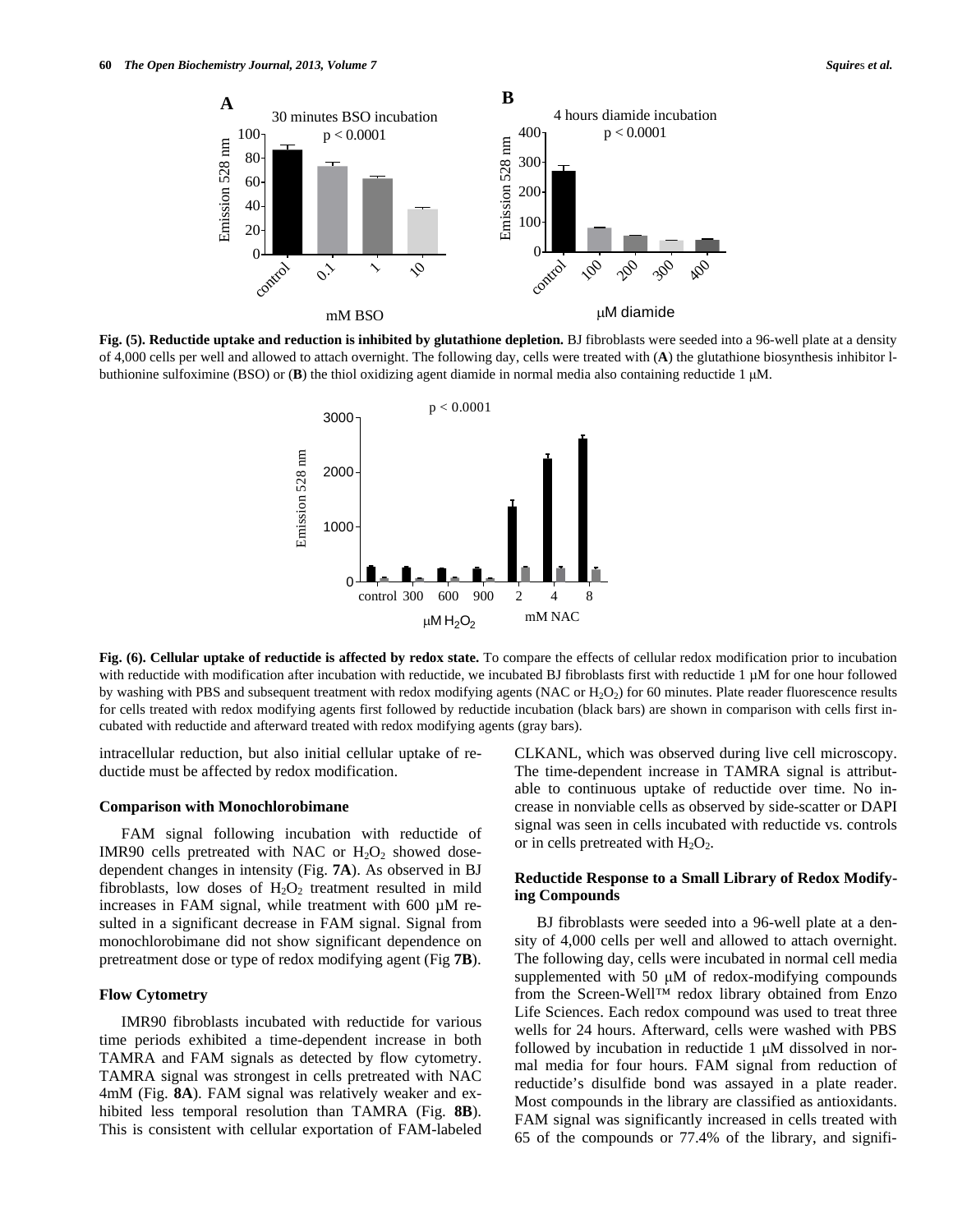

**Fig. (7). Plate reader assay with reductide is more dependent on dose of redox modifier pretreatment than plate reader assay with monochlorobimane.** Reductide (**A**) is compared with monochlorobimane (**B**), which is non-fluorescent unless conjugated to low molecular weight thiols, in IMR90 fibroblasts following pretreatment with NAC or H<sub>2</sub>O<sub>2</sub>. Cells were seeded into a 96-well plate at a density of 50,000 cells per well and allowed to attach overnight. The following day, cells were incubated with vehicle, NAC, or  $H_2O_2$  at the indicated concentrations for 60 minutes followed by washing and replacement of media with assay buffer containing monochlorobimane or reductide. Reductide or monochlorobimane signal was ascertained at the indicated time points of incubation.

#### **DISCUSSION**

# **Reductide Uptake as Well as Reduction Depends on Cellular Redox State**

**Table 1. Selected Results from Testing a Library of 84 Redox-active Compounds for Effect on Reductide** 

| Effects of Redox State on the Efficient Uptake of Cell Permeable Peptide                                                                                                                                                                                                                                                                                                                                                                                                                                                                                                                                                                                                                                                                                                                                                                                                                                       | В                                                                                                                                                    |                                                                                                                                                                                                                                                                                                                                                                                                                                                                                                                                                                                                                                                                                                            | The Open Biochemistry Journal, 2013, Volume 7 61                                                                                                                                                                                                                                                                                                                                                                                                                  |
|----------------------------------------------------------------------------------------------------------------------------------------------------------------------------------------------------------------------------------------------------------------------------------------------------------------------------------------------------------------------------------------------------------------------------------------------------------------------------------------------------------------------------------------------------------------------------------------------------------------------------------------------------------------------------------------------------------------------------------------------------------------------------------------------------------------------------------------------------------------------------------------------------------------|------------------------------------------------------------------------------------------------------------------------------------------------------|------------------------------------------------------------------------------------------------------------------------------------------------------------------------------------------------------------------------------------------------------------------------------------------------------------------------------------------------------------------------------------------------------------------------------------------------------------------------------------------------------------------------------------------------------------------------------------------------------------------------------------------------------------------------------------------------------------|-------------------------------------------------------------------------------------------------------------------------------------------------------------------------------------------------------------------------------------------------------------------------------------------------------------------------------------------------------------------------------------------------------------------------------------------------------------------|
| A<br>1000<br>Emission 528 nm<br>800<br>600<br>400<br>200<br>400 600<br>control 200<br>$\mu$ M H <sub>2</sub> O <sub>2</sub>                                                                                                                                                                                                                                                                                                                                                                                                                                                                                                                                                                                                                                                                                                                                                                                    | $\bullet$ 0 minutes<br>$\div$ 20 minutes<br>Emission 528 nm<br>$\div$ 40 minutes<br>$+60$ minutes<br>$\mathfrak{p}$<br>8<br>$\overline{4}$<br>mM NAC | 500<br>400<br>300<br>200<br>100<br>control 200 400 600<br>2<br>8<br>mM NAC<br>$\mu$ M H <sub>2</sub> O <sub>2</sub>                                                                                                                                                                                                                                                                                                                                                                                                                                                                                                                                                                                        | $\bullet$ 0 minutes<br>$-20$ minutes<br>$\div$ 40 minutes<br>$+60$ minutes                                                                                                                                                                                                                                                                                                                                                                                        |
| Fig. (7). Plate reader assay with reductide is more dependent on dose of redox modifier pretreatment than plate reader assay with<br>monochlorobimane. Reductide (A) is compared with monochlorobimane (B), which is non-fluorescent unless conjugated to low molecular<br>weight thiols, in IMR90 fibroblasts following pretreatment with NAC or $H_2O_2$ . Cells were seeded into a 96-well plate at a density of 50,000<br>cells per well and allowed to attach overnight. The following day, cells were incubated with vehicle, NAC, or $H_2O_2$ at the indicated concen-<br>trations for 60 minutes followed by washing and replacement of media with assay buffer containing monochlorobimane or reductide. Reduc-<br>tide or monochlorobimane signal was ascertained at the indicated time points of incubation.                                                                                        |                                                                                                                                                      |                                                                                                                                                                                                                                                                                                                                                                                                                                                                                                                                                                                                                                                                                                            |                                                                                                                                                                                                                                                                                                                                                                                                                                                                   |
| cantly decreased in response to treatment with nine com-<br>pounds or 10.7% of the library. The remaining compounds<br>did not result in a statistically significant change in FAM<br>signal compared to vehicle treated cells. It should be noted<br>that the screening conditions (50 $\mu$ M concentration, 24 hour<br>drug incubation) were not optimized for each drug individu-<br>ally. That many antioxidants can act as pro-oxidants if their<br>concentration is sufficiently high is well known. Some anti-<br>oxidative compounds such as GERI-BP002A and carvedilol<br>resulted in a significant decrease in FAM signal following<br>incubation at 50 µM for 24 hours. When retested at new con-<br>centrations, different results were obtained (Fig. 9), showing<br>an increase in signal expected for reduction. Other represen-<br>tative results following treatment with 50 µM for 24 hours |                                                                                                                                                      | but resulted in 76% and 123% respective increases in reduc-<br>tide signal vs. control. Other antioxidants did not cause cell<br>death and resulted in significant increases in reductide sig-<br>nal. Consequently, reductide signal is not an indicator of cell<br>death. Further evidence for this fact is provided in Fig. (4D)<br>where changes in reductide signal are discordant with<br>changes in the cell viability indicator Alamar Blue in re-<br>sponse to treating cells with 200 to 400 $\mu$ M H <sub>2</sub> O <sub>2</sub> .<br><b>DISCUSSION</b><br>Reductide Uptake as Well as Reduction Depends on Cel-<br>lular Redox State<br>The rate of development of FAM fluorescence following |                                                                                                                                                                                                                                                                                                                                                                                                                                                                   |
| are shown in Table 1.<br>Interestingly, some antioxidative compounds caused cell<br>death that was evidenced by cells rounding up and detaching.<br>Despite this, incubation with these compounds yielded an<br>increase in reductide signal consistent with reduction. Pro-<br>methazine HCl and retinyl palmitate, for example, each<br>caused cell shrinkage and detachment indicating cell death<br>Table 1.                                                                                                                                                                                                                                                                                                                                                                                                                                                                                               |                                                                                                                                                      | Selected Results from Testing a Library of 84 Redox-active Compounds for Effect on Reductide                                                                                                                                                                                                                                                                                                                                                                                                                                                                                                                                                                                                               | incubation of cells with reductide depends broadly on at least<br>two composite steps: 1) cellular uptake and internalization<br>and 2) reduction of the intramolecular disulfide bond. If dif-<br>ferences in redox state only affected the rate of step 2, it is<br>unlikely that reductide signal could be used to distinguish<br>intracellular redox state in most living cells. This assertion is<br>based upon the fact that the rate of development of FAM |
| <b>Compound Name</b>                                                                                                                                                                                                                                                                                                                                                                                                                                                                                                                                                                                                                                                                                                                                                                                                                                                                                           | <b>Class</b>                                                                                                                                         | % Change from Control                                                                                                                                                                                                                                                                                                                                                                                                                                                                                                                                                                                                                                                                                      | P Value Comparison with Control                                                                                                                                                                                                                                                                                                                                                                                                                                   |
| Ethoxyquin                                                                                                                                                                                                                                                                                                                                                                                                                                                                                                                                                                                                                                                                                                                                                                                                                                                                                                     | Nonphenolic antioxidant                                                                                                                              | 155.4                                                                                                                                                                                                                                                                                                                                                                                                                                                                                                                                                                                                                                                                                                      | 9.5E-05                                                                                                                                                                                                                                                                                                                                                                                                                                                           |
| Seratrodast                                                                                                                                                                                                                                                                                                                                                                                                                                                                                                                                                                                                                                                                                                                                                                                                                                                                                                    | Quinone antioxidant                                                                                                                                  | 134.9                                                                                                                                                                                                                                                                                                                                                                                                                                                                                                                                                                                                                                                                                                      | 9.1E-05                                                                                                                                                                                                                                                                                                                                                                                                                                                           |
| Retinyl palmitate                                                                                                                                                                                                                                                                                                                                                                                                                                                                                                                                                                                                                                                                                                                                                                                                                                                                                              | Radical scavenger                                                                                                                                    | 123.5                                                                                                                                                                                                                                                                                                                                                                                                                                                                                                                                                                                                                                                                                                      | 2.5E-03                                                                                                                                                                                                                                                                                                                                                                                                                                                           |
| Idebenone                                                                                                                                                                                                                                                                                                                                                                                                                                                                                                                                                                                                                                                                                                                                                                                                                                                                                                      | Quinone antioxidant                                                                                                                                  | 120.8                                                                                                                                                                                                                                                                                                                                                                                                                                                                                                                                                                                                                                                                                                      | 3.3E-02                                                                                                                                                                                                                                                                                                                                                                                                                                                           |
| $\beta$ -carotene                                                                                                                                                                                                                                                                                                                                                                                                                                                                                                                                                                                                                                                                                                                                                                                                                                                                                              | Radical scavenger                                                                                                                                    | 111.1                                                                                                                                                                                                                                                                                                                                                                                                                                                                                                                                                                                                                                                                                                      | 3.8E-04                                                                                                                                                                                                                                                                                                                                                                                                                                                           |
| Ebselen                                                                                                                                                                                                                                                                                                                                                                                                                                                                                                                                                                                                                                                                                                                                                                                                                                                                                                        | GSH peroxidase mimetic                                                                                                                               | 77.2                                                                                                                                                                                                                                                                                                                                                                                                                                                                                                                                                                                                                                                                                                       | 0.00023                                                                                                                                                                                                                                                                                                                                                                                                                                                           |
| Cumene hydroperoxide                                                                                                                                                                                                                                                                                                                                                                                                                                                                                                                                                                                                                                                                                                                                                                                                                                                                                           | Aryl hydroperoxide                                                                                                                                   | $-30.8$                                                                                                                                                                                                                                                                                                                                                                                                                                                                                                                                                                                                                                                                                                    | 1.7E-03                                                                                                                                                                                                                                                                                                                                                                                                                                                           |
| N-Ethylmaleimide                                                                                                                                                                                                                                                                                                                                                                                                                                                                                                                                                                                                                                                                                                                                                                                                                                                                                               | Thiol trap                                                                                                                                           | $-71.7$                                                                                                                                                                                                                                                                                                                                                                                                                                                                                                                                                                                                                                                                                                    | 0.00001                                                                                                                                                                                                                                                                                                                                                                                                                                                           |
| BJ fibroblasts were seeded into a 96-well plate at a density of 4,000 cells per well and allowed to attach overnight in preparation for incubation with 50 µM of<br>redox modifying compounds dissolved in cell media for 24 hours. Cells were subsequently washed with PBS and incubated with reductide 1.5 µM dissolved in<br>cell media for four hours. FAM signal was assayed in a plate reader. The redox modifying compounds were obtained as an 84 compound library from Enzo<br>Life Sciences. Percentage change in reductide signal in comparison with vehicle treated cells are shown for a subset of the redox modifying compounds.                                                                                                                                                                                                                                                                 |                                                                                                                                                      |                                                                                                                                                                                                                                                                                                                                                                                                                                                                                                                                                                                                                                                                                                            |                                                                                                                                                                                                                                                                                                                                                                                                                                                                   |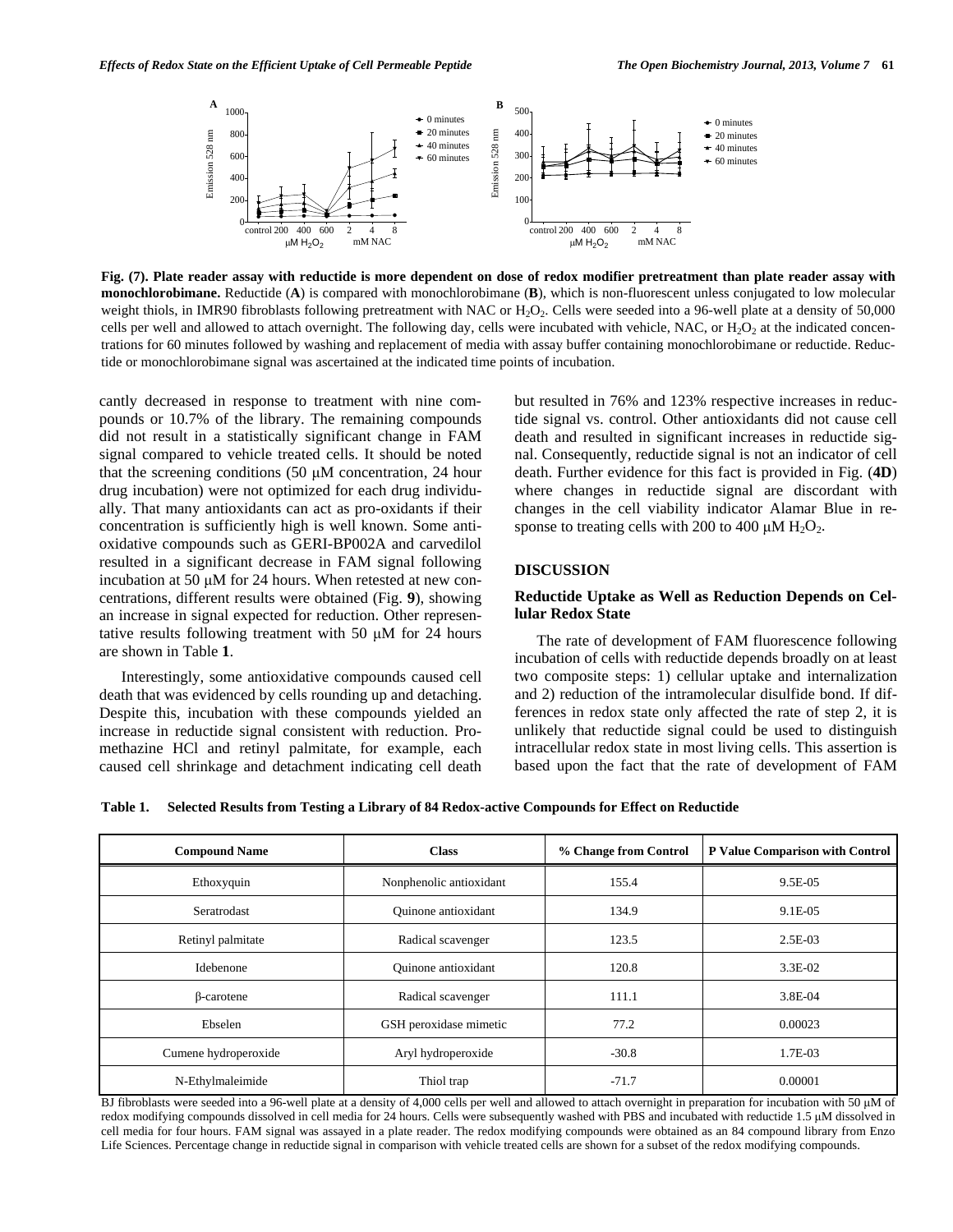

**Fig. (8). Flow cytometry shows time dependent increase in cellular TAMRA (A) and FAM (B) signals in response to incubation with reductide 1 µM for 3, 15 or 30 minutes.** IMR90 cells were seeded into 10 cm dishes at a density of 1.8 x  $10^6$  and allowed to attach overnight. The following day, cells were pretreated with NAC 4 mM or  $H_2O_2$  600  $\mu$ M for 60 minutes prior to peptide incubation. Median cellular TAMRA emission intensity as a function of time is shown (**C**).

signal during incubation of reductide in TBS buffer containing various ratios of GSH/GSSG is rapid and not significantly different between 2 mM GSH/1.5 mM GSSG (GSSG reduction potential -164 mV at 25°C, using the Nernst equation) [19] and 5 mM GSH (GSSG reduction potential less than -200 mV). These values nearly span the range of GSSG reduction potentials for viable cells [20]. Consequently, intracellular reduction potential must affect step 1 if development of FAM signal is significantly different between viable cells with different redox states. Indeed, two of our experiments suggest that it does: 1) TAMRA signal, which does not require reduction of reductide's disulfide bond for detection, occurs earlier by fluorescence microscopy in reduced cells compared with oxidized cells incubated with reductide; and 2) the development of FAM signal in a plate reader assay is attenuated and there is a smaller difference in signal between cells treated with reducing or oxidizing agents when incubation with reductide precedes treatment with redoxmodifying agents. In this latter experiment, redox-dependent differences in rates of cellular uptake and internalization of reductide are controlled for by not modifying redox state

until after reductide has been internalized. Redox dependent differences in development of FAM signal are much larger when incubation with reductide follows treatment with redox-modifying agents, suggesting that cellular uptake and internalization is an important step in redox-dependent development of FAM signal. This may partially explain why 2 deoxyglucose, an inhibitor of glucose-6-phosphate dehydrogenase and pro-oxidant [20], inhibits cellular uptake of MAP [4-5]. This property of MAP uptake offers potential for redox-dependent, targeted delivery of drugs or imaging agents using MAP-like constructs.

#### **Pro-oxidants Activate an Antioxidative Response**

 Pretreatment of human fibroblasts with lower doses of  $H<sub>2</sub>O<sub>2</sub>$  (200-400 µM) for 24 hours resulted in increased FAM fluorescence, indicating an increase in cellular reduction. In contrast, treatment with 600  $\mu$ M or higher doses of H<sub>2</sub>O<sub>2</sub> was associated with a decrease in FAM fluorescence. This finding may be explained by the fact that low dose  $H_2O_2$  stimulates an antioxidative, and hence reductive, response that is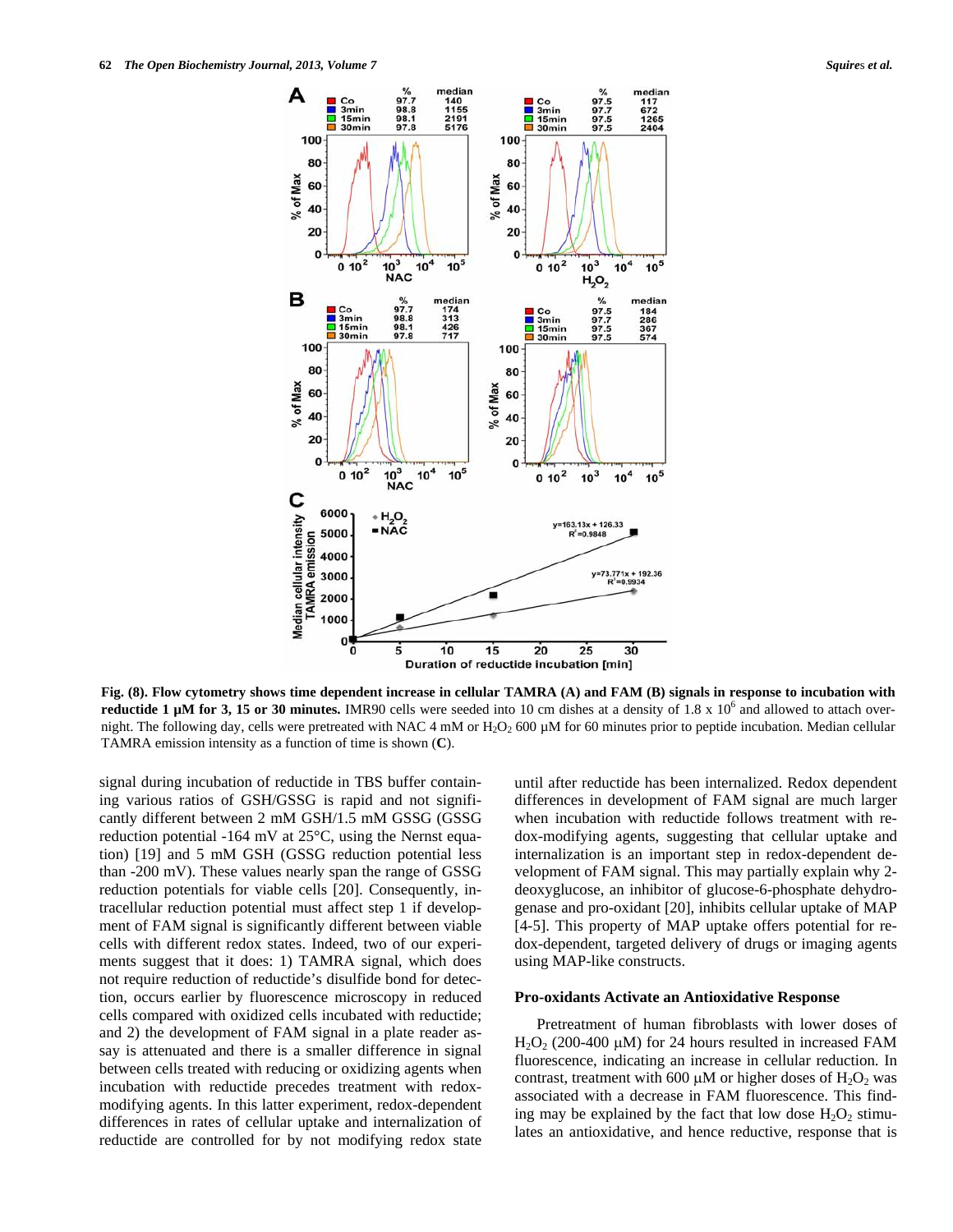

**Fig. (9). Antioxidative compounds GERI-BP002A and carvedilol have pleiotropic effects on redox state depending on concentration.** At concentrations of 50 μM, these compounds caused apparent oxidation as indicated by a decrease in FAM signal relative to vehicle treated cells. At lower concentrations, there was an increase in FAM signal consistent with reduction. By comparison, selenomethionine, an augmenter of thioredoxin reductase and glutathione peroxidase, caused a significant increase in FAM signal consistent with reduction at all concentrations tested.

overcome by higher doses of  $H_2O_2$ . A number of published investigations support the plausibility of this idea. For example, low and moderate doses of  $H_2O_2$  in pulmonary endothelial cells caused nuclear accumulation of the redox-sensitive Nrf2 transcription factor and increased antioxidant response element (ARE)-dependent gene expression; in contrast, there was down-regulation of ARE-mediated gene expression and nuclear exclusion of Nrf2 at high dose  $H_2O_2$  in the same cells [21]. Similarly, treatment of human umbilical vein endothelial cells with low dose  $H_2O_2$  caused upregulation of thioredoxin-1 and inhibition of apoptosis after serum deprivation, whereas treatment with higher dose  $H_2O_2$  resulted in no change in thioredoxin-1 expression but increased susceptibility to apoptosis [22]. Jarrett and Boulton reported that exposure of retinal pigment epithelial cells to sublethal doses of  $H<sub>2</sub>O<sub>2</sub>$  caused upregulation of catalase, glutaperoxidase, Cu/Zn superoxide dismutase, and resistance to death caused by high dose  $H_2O_2$  [23]. In V79 fibroblasts, exposure to low dose  $H_2O_2$  caused upregulation of catalase by improving stability of its mRNA. This was mediated by activation of p38 mitogen-activated kinase [24]. In another report, exposure of V79 cells to low dose  $H_2O_2$  resulted in increased GSH content, increased activity of Cu/Zn superoxide dismutase, catalase, and glutaperoxidase, and increased resistance to cell killing by  $H_2O_2$  and cisplatin [25]. The oxidant dose range that is most likely to stimulate an overall antioxidative response is likely to vary by cell type and species [26-28].

# **Mechanism of Cell Penetration**

 Does the finding that cellular redox state affects cellular internalization of MAP shed any light on its mechanism of uptake? MAP uptake does not depend on concentration [29], and it does not wash out of cells [7]. Consequently, its uptake (or efflux) is not driven by a concentration gradient. Perhaps its uptake is driven by an electrical gradient. Due to the actions of the sodium-potassium ATPase and other ion channels, the intracellular space is more negatively charged than the extracellular space, and MAP, like many other cellpenetrating peptides, carries an overall positive charge. This means that nonendocytic translocation to the intracellular space decreases electrical potential energy. A number of reports indicate that redox state affects the trans-plasma membrane electrical potential through redox regulation of various potassium and calcium channels [30-32]. One recent study indicates that thiol reduction of potassium channels hyperpolarizes membrane potential [33]. Validation of this mechanism for MAP uptake is beyond the scope of this paper, but future work will examine whether manipulation of cellular electrical potential affects internalization of MAP.

 We recognize that intracellular redox state remains dynamic and highly dependent on degree of cellular differentiation, density, and proliferative potential [20, 34]. Variations in redox state are linked to cell cycle progression [35-36]. Redox signaling plays a role in the pathogenesis of cardiomyopathy [37], cardiovascular disease [38], neurodegenerative disorders [39], and cancer [40], to name a few. Redox changes modulate apoptosis; depletion of reduced glutathione or moderate oxidative changes induce apoptosis [41], while more severe oxidation inhibits apoptosis, probably through oxidation of caspases, resulting in cell death by necrosis [42-43]. Redox-based delivery of pharmaceuticals thus has the potential to modify a variety of disease processes.

 In conclusion, cellular uptake and reduction of model amphipathic peptide conjugated through disulfide linkage to a signal cargo varies by cellular redox state and can be used to interrogate relative redox changes in cells. Further work will explore whether a peptide disulfide conjugate can be used for redox-specific delivery of imaging agents or pharmaceuticals to either healthy or diseased tissues *in vivo*.

# **ACKNOWLEDGMENTS**

 This work was supported by the T32 in Cardiology Research Grant 5T32HL007576-27 of the National Heart, Lung and Blood Institute (SS), and 2009 NIH Director's Pioneer Award 1DP1OD006438-02, VA Merit Review Award (IJB), and NHLBI 5R01HL074370-03 (IJB). Alison Ausman has provided excellent editorial assistance during preparation of this manuscript.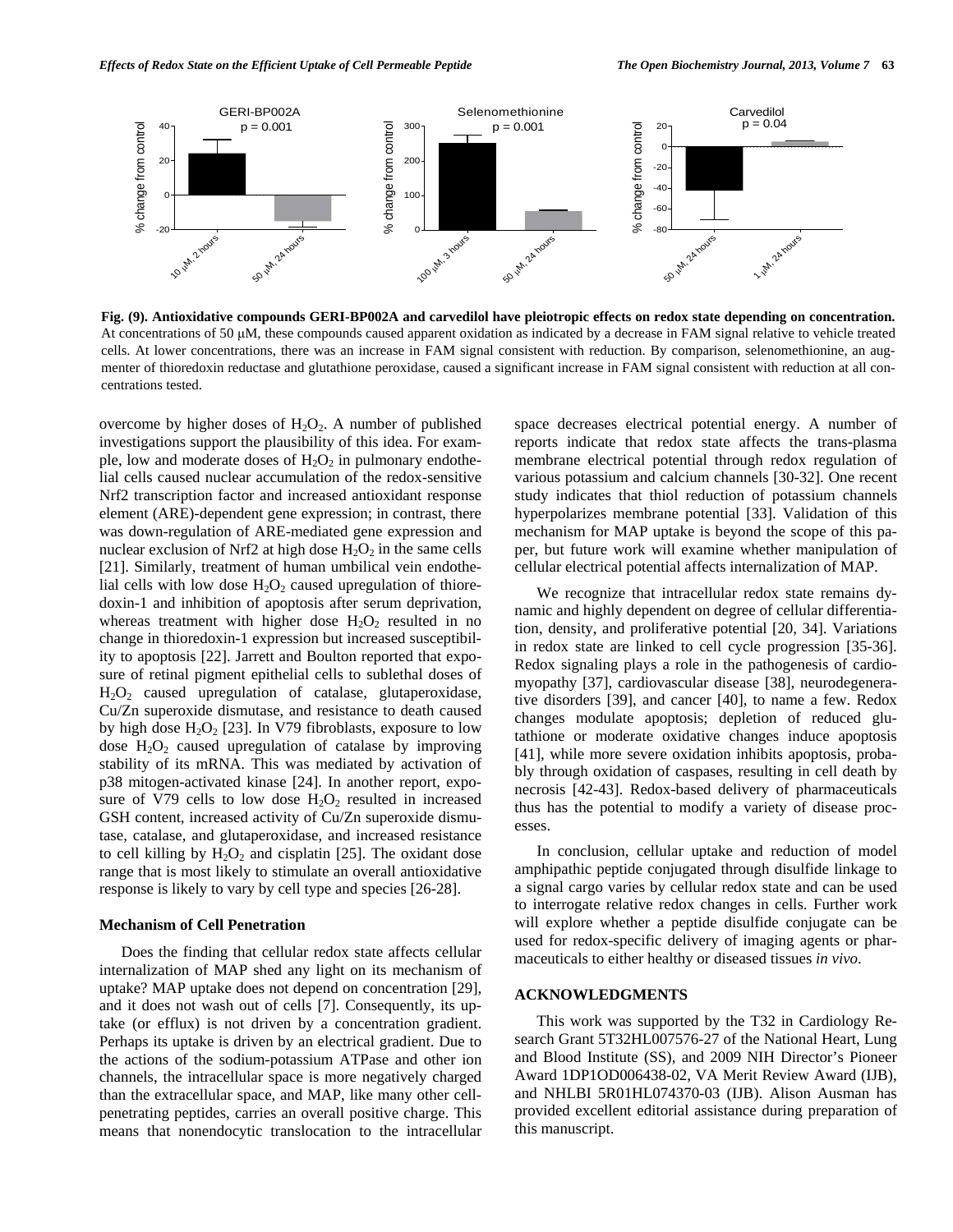#### **REFERENCES**

- [1] Kilk, K.; Mahlapuu, R.; Soomets, U.; Langel, U. Analysis of in vitro toxicity of five cell-penetrating peptides by metabolic profiling. *Toxicology*, **2009**, *265*, 87-95
- [2] Steiner, V.; Schär, M.; Börnsen, K.O.; Mutter, M. Retention behavior of a template-assembled synthetic protein and its amphiphilic building blocks on reversed-phase columns. *J. Chromatogr*., **1991**, *586*, 43-50
- [3] Langel, U. *Cell-Penetrating Peptides: Processes and Applications*; CRC Press: Boca Raton, FL, **2002**.
- [4] Oehlke, J.; Krause, E.; Wiesner, B.; Beyermann, M.; Bienert, M. Nonendocytic, amphipathicity dependent cellular uptake of helical model peptides. *Protein Pept. Lett.*, **1996**, *3*, 393-398
- [5] Oehlke, J.; Scheller, A.; Wiesner, B.; Krause, E.; Beyermann, M.; Klauschenz, E.; Melzig, M.; Bienert, M. Cellular uptake of an αhelical amphipathic model peptide with the potential to deliver polar compounds into the cell interior non-endocytically. *Biochim. Biophys. Acta.*, **1998**, *1414*, 127-39
- [6] Säälik, P.; Niinep, A.; Pae, J.; Hansen, M.; Lubenets, D.; Langel, Ü.; Pooga, M. Penetration without cells: membrane translocation of cell-penetrating peptides in the model giant plasma membrane vesicles. *J. Control Release*, **2011**, *153*, 117-125
- [7] Scheller, A.; Wiesner, B.; Melzig, M.; Bienert, M.; Oehlke, J. Evidence for an amphipathicity independent cellular uptake of amphipathic cell-penetrating peptides. *Eur. J. Biochem.*, **2000**, *267*, 6043- 6049
- [8] Deshayes, S.; Morris, M.C.; Divita, G.; Heitz, F. Cell-penetrating peptides: tools for intracellular delivery of therapeutics. *Cell Mol. Life Sci.*, **2005**, *62*, 1839-1849
- [9] Koren, E.; Torchilin, V.P. Cell-penetrating peptides: breaking through to the other side. *Trends Mol. Med.*, **2012**, *18*, 385-393
- [10] Zhang, X.X.; Eden, H.S.; Chen, X. Peptides in cancer nanomedicine: drug carriers, targeting ligands and protease substrates. *J. Control. Release*, **2012**, *159*, 2-13
- [11] Mo, R.H.; Zaro, J.L.; Shen, W.C. Comparison of cationic and amphipathic cell penetrating peptides for siRNA delivery and efficacy. *Mol. Pharm.*, **2012**, *9*, 299-309
- [12] Wolf, Y.; Pritz, S.; Abes, S.; Bienert, M.; Lebleu, B.; Oehlke, J. Structural requirements for cellular uptake and antisense activity of peptide nucleic acids conjugated with various peptides. *Biochemistry*, **2006**, *45*, 14944-14954
- [13] Kenien, R.; Shen, W.C.; Zaro, J.L. Vesicle-to-cytosol transport of disulfide-linked cargo mediated by an amphipathic cell-penetrating peptide. *J. Drug Target.*, **2012**, *20*, 793-800
- [14] Hällbrink, M.; Florén, A.; Elmquist, A.; Pooga, M.; Bartfai, T.; Langel, U. Cargo delivery kinetics of cell-penetrating peptides. *Biochim. Biophys. Acta*, **2001**, *1515*, 101-109
- [15] Dooley, C.T.; Dore, T.M.; Hanson, G.T.; Jackson, W.C.; Remington, S.J.; Tsien, R.Y. Imaging dynamic redox changes in mammalian cells with green fluorescent protein indicators. *J Biol. Chem.*, **2004**, *279*, 22284-93
- [16] Gutscher, M.; Pauleau, A.L.; Marty, L.; Brach, T.; Wabnitz, G.H.; Samstag, Y.; Meyer A.J.; Dick, TP. Real-time imaging of the intracellular glutathione redox potential. *Nat. Methods*, **2008**, *5*, 553-9
- [17] Morgan, B.; Sobotta, M.C.; Dick, T.P. Measuring  $E_{GSH}$  and  $H_2O_2$ with roGFP2-based redox probes. *Free Radic. Biol. Med.*, **2011**, *51*, 1943-51
- [18] Van Lith, M.; Tiwari, S.; Pediani, J.; Milligan, G.; Bulleid, N.J. Real-time monitoring of redox changes in the mammalian endoplasmic reticulum. *J. Cell Sci.*, **2011**, *124*, 2349-56
- [19] Zhang, H.; Limphong, P.; Pieper, J.; Liu, Q.; Rodesch, C.K.; Christians E.; Benjamin, I.J. Glutathione-dependent reductive stress triggers mitochondrial oxidation and cytotoxicity. *FASEB J.*, **2012**, *26*, 1442-51
- [20] Schafer, F.Q.; Buettner, G.R. Redox environment of the cell as viewed through the redox state of the glutathione disul-

fide/glutathione couple. *Free Radic. Biol. Med.*, **2001**, *30*, 1191- 1212

- [21] Ning, J.L.; Mo, L.W.; Lai, X.N. Low- and high-dose hydrogen peroxide regulation of transcription factor NF-E2-related factor 2. *Chin. Med. J.*, **2010**, *123*, 1063-9
- [22] Haendeler, J.; Tischler, V.; Hoffmann, J.; Zeiher, A.M.; Dimmeler, S. Low doses of reactive oxygen species protect endothelial cells from apoptosis by increasing thioredoxin-1 expression. *FEBS Lett.*, **2004**, *577*, 427-33
- [23] Jarrett, S.G.; Boulton, M.E. Antioxidant up-regulation and increased nuclear DNA protection play key roles in adaptation to oxidative stress in epithelial cells. *Free Radic. Biol. Med.*, **2005**, *38*, 1382-91
- [24] Sen, P.; Chakraborty, P.K.; Raha, S. p38 mitogen-activated protein kinase (p38MAPK) upregulates catalase levels in response to low dose H<sub>2</sub>O<sub>2</sub> treatment through enhancement of mRNA stability. *FEBS Lett.*, **2005**, *579*, 4402-6
- [25] Bose Girigoswami, K.; Bhaumik, G.; Ghosh, R. Induced resistance in cells exposed to repeated low doses of  $H_2O_2$  involves enhanced activity of antioxidant enzymes. *Cell Biol. Int.*, **2005**, *29*, 761-7
- [26] Chiaradia, E.; Gaiti, A.; Scaringi, L.; Cornacchione, P.; Marconi, P.; Avellini, L. Antioxidant systems and lymphocyte proliferation in the horse, sheep and dog. *Vet. Res.*, **2002**, *33*, 661-8
- [27] Jung, H.I.; Lim, H.W.; Kim, B.C.; Park, E.H.; Lim, C.J. Differential thioredoxin reductase , activity from human normal heptic and hepatoma cell lines. Yonsei Med **2004**, *45*(2), 263-72.
- [28] Lee, J.; Dawes, I.W.; Roe, J.H. Adaptive response of schizosaccharomyces pombe to hydrogen peroxide and menadione. *Microbiology*, **1995**, *141*, 3127-32
- [29] Hällbrink, M.; Oehlke, J.; Papsdorf, G.; Bienert, M. Uptake of cellpenetrating peptides is dependent on peptide-to-cell ratio rather than on peptide concentration. *Biochim. Biophys. Acta*, **2004**, *1667*, 222-8
- [30] Bychkov, R.; Pieper, K.; Ried, C.; Milosheva, M.; Bychkov, E.; Luft, F.C.; Haller, H. Hydrogen peroxide, potassium currents, and membrane potential in human endothelial cells. *Circulation*, **1999**, *99*, 1719-25
- [31] Fearon, I.M.; Palmer, A.C.V.; Balmforth, A.J.; Ball, S.G.; Varadi, G.; Peers, C. Modulation of recombinant human cardiac L-type  $Ca^{2+}$  channel  $\alpha_{1c}$  subunits by redox agents and hypoxia. *J. Physiol.*, **1999**, *514*, 629-37
- [32] Poteser, M.; Graziani, A.; Rosker, C.; Eder, P.; Derler, I.; Kahr, H.; Zhu, M.X.; Romanin, C.; Groschner, K. TRPC3 and TRPC4 associate to form a redox-sensitive cation channel. *J. Biol. Chem.*, **2006**, *281*, 13588-95
- [33] Mustafa, A.K.; Sikka, G.; Gazi, S.K.; Steppan, J.; Jung, S.M.; Bhunia, A.K.; Barodka, V.M.; Gazi, F.K.; Barrow, R.K.; Wang, R.; Amzel, L.M.; Berkowitz, D.E.; Snyder, S.H. Hydrogen sulfide as endothelium-derived hyperpolarizing factor sulfhydrates potassium channels. *Circ. Res.*, **2011**, *109*, 1259-68
- [34] Aw, T.Y. Cellular redox: a modulator of intestinal epithelial cell proliferation. *New Physiol. Sci.*, **2003**, *18*, 201-4.
- [35] Filomeni, G.; Rotilio, G.; Ciriolo, M.R. Cell signaling and the glutathione redox system. *Biochem. Pharmacol.*, **2002**, *64*, 1057-64
- [36] Menon, S.G.; Goswami, P.C. A redox cycle within the cell cycle: ring in the old with the new. *Oncogene*, **2007**, *26*, 1101-9
- [37] Seddon, M.; Looi, Y.H.; Shah, A.M. Oxidative stress and redox signaling in cardiac hypertrophy and heart failure. *Heart*, **2007**, *93*, 903-7
- [38] Elahi, M.M.; Kong, Y.X.; Matata, B.M. Oxidative stress as a mediator of cardiovascular disease. *Oxid. Med. Cell Longev.*, **2009**, *2*, 259-69
- [39] Nakamura, T.; Lipton, S.A. Redox regulation of mitochondrial fission, protein misfolding, synaptic damage, and neuronal cell death: potential implications for Alzheimer's and Parkinson's diseases. *Apoptosis*, **2010**, *15*, 1354-63